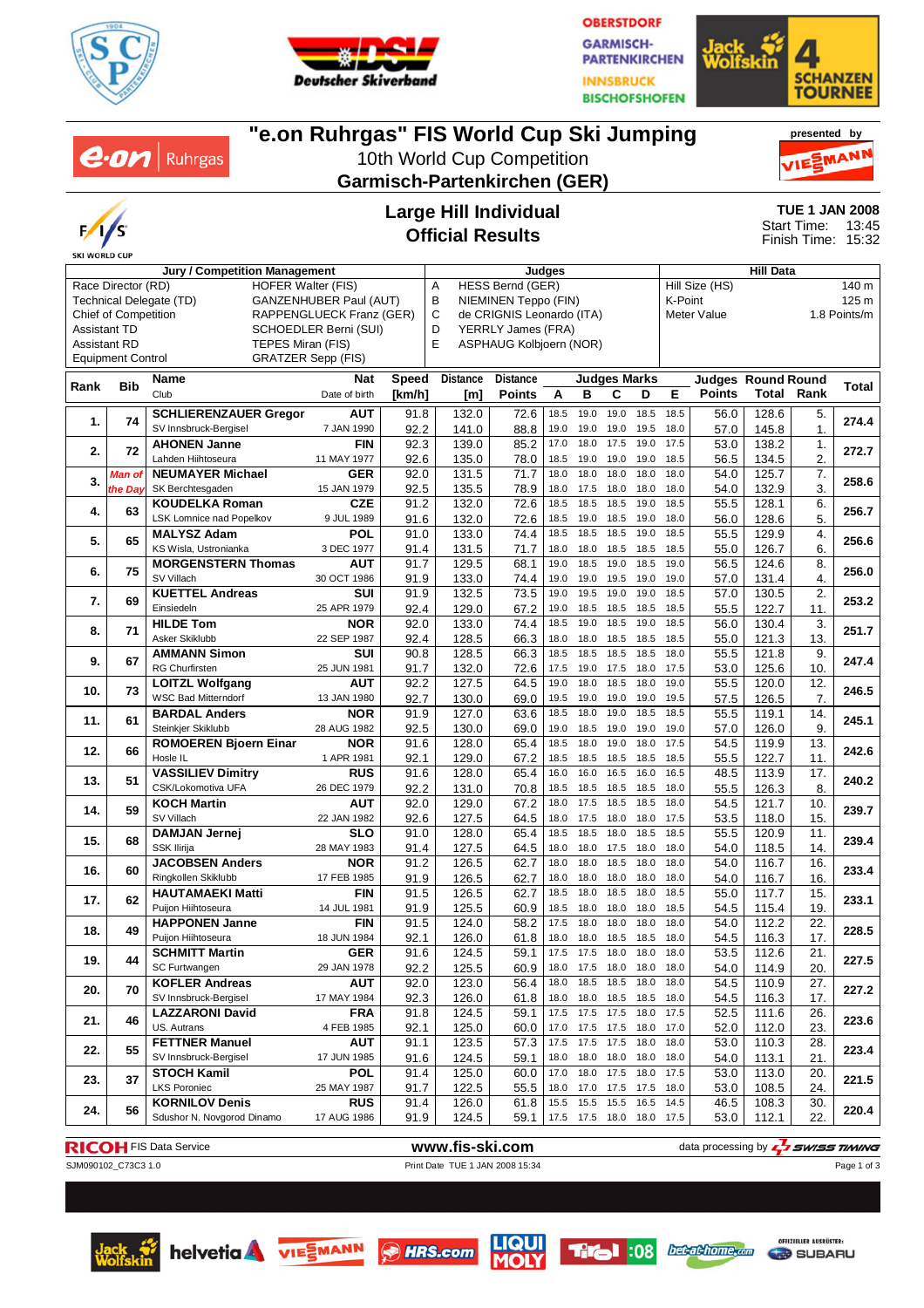

 $e$ *on* | Ruhrgas



**OBERSTDORF GARMISCH-PARTENKIRCHEN INNSBRUCK BISCHOFSHOFEN** 



# **"e.on Ruhrgas" FIS World Cup Ski Jumping**

10th World Cup Competition **Garmisch-Partenkirchen (GER)**





### **Large Hill Individual Official Results**

| <b>TUE 1 JAN 2008</b> |       |
|-----------------------|-------|
| Start Time:           | 13:45 |
| Finish Time:          | 15:32 |

|      |              | Name                                 | Nat                       | Speed  | <b>Distance</b> | <b>Distance</b> |              |                | <b>Judges Marks</b> |                              |      | <b>Judges Round Round</b> |                   |            |       |
|------|--------------|--------------------------------------|---------------------------|--------|-----------------|-----------------|--------------|----------------|---------------------|------------------------------|------|---------------------------|-------------------|------------|-------|
| Rank | <b>Bib</b>   | Club                                 | Date of birth             | [km/h] | [m]             | <b>Points</b>   | A            | в              | С                   | D                            | Е    | <b>Points</b>             | <b>Total Rank</b> |            | Total |
|      |              | <b>KASAI Noriaki</b>                 | <b>JPN</b>                | 91.2   | 125.0           | 60.0            | 18.0         | 17.5           | 18.0                | 17.5                         | 18.0 | 53.5                      | 113.5             | 18.        |       |
| 25.  | 58           | Tsuchiya Home                        | 6 JUN 1972                | 91.8   | 121.0           | 52.8            | 17.5         | 17.5           | 18.0                | 17.5                         | 18.0 | 53.0                      | 105.8             | 25.        | 219.3 |
|      |              | <b>JANDA Jakub</b>                   | <b>CZE</b>                | 91.4   | 125.0           | 60.0            | 17.0         | 18.0           | 18.5                | 18.0                         | 17.5 | 53.5                      | 113.5             | 18.        |       |
| 26.  | 30           | Dukla Frenstat P.R.                  | 27 APR 1978               | 91.7   | 120.0           | 51.0            | 17.5         | 16.5           |                     | 17.0 17.5 17.5               |      | 52.0                      | 103.0             | 28.        | 216.5 |
|      |              | <b>MATURA Jan</b>                    | <b>CZE</b>                | 91.5   | 124.5           | 59.1            | 17.0         | 18.0           | 17.5                | 18.0                         | 17.5 | 53.0                      | 112.1             | 24.        |       |
| 27.  | 25           | Dukla Liberec                        |                           |        |                 |                 |              |                |                     |                              |      |                           |                   |            | 215.6 |
|      |              |                                      | 29 JAN 1980<br><b>CZE</b> | 91.8   | 120.0<br>124.0  | 51.0<br>58.2    | 17.5<br>17.5 | 17.5<br>18.0   | 17.0<br>18.0        | 17.5 17.5<br>18.0            | 17.5 | 52.5                      | 103.5             | 27.<br>25. |       |
| 28.  | 12           | <b>SEDLAK Borek</b><br>Dukla Liberec | 15 JUN 1981               | 91.1   |                 |                 | 17.0         |                |                     | 17.0                         |      | 53.5                      | 111.7             | 26.        | 215.5 |
|      |              |                                      |                           | 91.5   | 121.0           | 52.8            |              | 17.0           | 17.0                |                              | 16.5 | 51.0                      | 103.8             |            |       |
| 29.  | 41           | <b>TAKEUCHI Taku</b>                 | <b>JPN</b>                | 91.7   | 124.0           | 58.2            | 17.0         | 18.0           | 18.0                | 18.0                         | 18.0 | 54.0                      | 112.2             | 22.        | 212.0 |
|      |              | Kitano Construction                  | 20 MAY 1987               | 91.9   | 118.5           | 48.3            | 17.5         | 17.0           | 17.0                | 17.0                         | 17.5 | 51.5                      | 99.8              | 30.        |       |
| 30.  | 47           | <b>SPAETH Georg</b>                  | <b>GER</b>                | 91.8   | 122.5           | 55.5            | 17.5         | 18.0           | 18.0                | 17.0                         | 18.0 | 53.5                      | 109.0             | 29.        | 209.7 |
|      |              | SC Oberstdorf                        | 24 FEB 1981               | 92.1   | 119.0           | 49.2            |              | 17.5 16.5 17.0 |                     | 17.0 17.5                    |      | 51.5                      | 100.7             | 29.        |       |
|      |              |                                      |                           |        |                 |                 |              |                |                     |                              |      |                           |                   |            |       |
|      |              | Not qualified for Final Round        |                           |        |                 |                 |              |                |                     |                              |      |                           |                   |            |       |
| 31.  | 15           | <b>BACHLEDA Marcin</b>               | <b>POL</b>                | 91.4   | 123.0           | 56.4            | 17.0         |                |                     | 17.0 17.0 17.5 17.0          |      | 51.0                      | 107.4             | 31.        | 107.4 |
|      |              | <b>AZS AWF Katowice</b>              | 4 SEP 1982                |        |                 |                 |              |                |                     |                              |      |                           |                   |            |       |
| 32.  | 45           | <b>LJOEKELSOEY Roar</b>              | <b>NOR</b>                | 91.9   | 121.5           | 53.7            |              |                |                     | 17.5 17.5 18.5 17.5 18.0     |      | 53.0                      | 106.7             | 32.        | 106.7 |
|      |              | Orkdal IL / Troenderhopp             | 31 MAY 1976               |        |                 |                 |              |                |                     |                              |      |                           |                   |            |       |
| 32.  | 39           | <b>HOCKE Stephan</b>                 | <b>GER</b>                | 91.4   | 121.5           | 53.7            |              |                |                     | 17.5 18.0 17.5 17.5 18.0     |      | 53.0                      | 106.7             | 32.        | 106.7 |
|      |              | WSV Schmiedefeld                     | 20 OCT 1983               |        |                 |                 |              |                |                     |                              |      |                           |                   |            |       |
| 34.  | 52           | <b>CHEDAL Emmanuel</b>               | <b>FRA</b>                | 91.5   | 121.0           | 52.8            |              |                |                     | 17.5 17.5 17.5 17.5 17.5     |      | 52.5                      | 105.3             | 34.        | 105.3 |
|      |              | <b>SC Courchevel</b>                 | 15 JAN 1983               |        |                 |                 |              |                |                     |                              |      |                           |                   |            |       |
| 34.  | 50           | <b>CIKL Martin</b>                   | <b>CZE</b>                | 91.4   | 121.0           | 52.8            |              |                |                     | 17.5 17.5 17.5 17.5 16.5     |      | 52.5                      | 105.3             | 34.        | 105.3 |
|      |              | Dukla Liberec                        | 17 AUG 1987               |        |                 |                 |              |                |                     |                              |      |                           |                   |            |       |
| 34.  | 35           | <b>VILBERG Andreas</b>               | <b>NOR</b>                | 92.1   | 121.0           | 52.8            | 17.5         |                |                     | 17.5 17.5 17.5 17.5          |      | 52.5                      | 105.3             | 34.        | 105.3 |
|      |              | Jardar IL                            | 14 NOV 1985               |        |                 |                 |              |                |                     |                              |      |                           |                   |            |       |
| 37.  | 43           | <b>COLLOREDO Sebastian</b>           | <b>ITA</b>                | 91.1   | 121.5           | 53.7            |              |                |                     | 17.0 17.5 18.0 17.0 17.0     |      | 51.5                      | 105.2             | 37.        | 105.2 |
|      |              | G.S. Fiamme Gialle                   | 9 SEP 1987                |        |                 |                 |              |                |                     |                              |      |                           |                   |            |       |
| 38.  | 54           | <b>UHRMANN Michael</b>               | <b>GER</b>                | 91.4   | 120.5           | 51.9            |              |                |                     | 17.5 17.5 17.5 17.0 18.0     |      | 52.5                      | 104.4             | 38.        | 104.4 |
|      |              | WSV DJK Rastbuechl                   | 16 SEP 1978               |        |                 |                 |              |                |                     |                              |      |                           |                   |            |       |
|      | 57           | <b>PAULI Arthur</b>                  | <b>AUT</b>                | 91.6   | 120.5           | 51.9            | 17.5         | 17.0 17.0      |                     | 17.5 17.5                    |      | 52.0                      | 103.9             | 39.        | 103.9 |
| 39.  |              | <b>SC Ehrwald</b>                    | 14 MAY 1989               |        |                 |                 |              |                |                     |                              |      |                           |                   |            |       |
|      |              | <b>LAPPI Arttu</b>                   | <b>FIN</b>                | 91.8   | 120.0           | 51.0            | 17.5         |                |                     | 17.5 17.5 17.5 18.0          |      | 52.5                      | 103.5             | 40.        |       |
| 40.  | 36           | Puijon Hiihtoseura                   | 11 MAY 1984               |        |                 |                 |              |                |                     |                              |      |                           |                   |            | 103.5 |
|      |              | <b>PETTERSEN Sigurd</b>              | <b>NOR</b>                | 91.9   | 119.0           | 49.2            | 17.0         |                | 17.0 17.5           | 17.5                         | 18.0 | 52.0                      | 101.2             | 41.        |       |
| 41.  | 42           | Rollag Veggli                        | 28 FEB 1980               |        |                 |                 |              |                |                     |                              |      |                           |                   |            | 101.2 |
|      |              | <b>KARELIN Pavel</b>                 | <b>RUS</b>                | 91.1   | 119.5           | 50.1            |              |                |                     | 16.5 17.0 17.0 17.5 17.0     |      | 51.0                      | 101.1             | 42.        |       |
| 42.  | 48           | Nizhniy Novgorod                     | 27 APR 1990               |        |                 |                 |              |                |                     |                              |      |                           |                   |            | 101.1 |
|      |              | <b>LINDSTROEM Veli-Matti</b>         | <b>FIN</b>                | 91.8   | 119.5           | 50.1            | 17.0         | 17.5 17.0      |                     | 16.5 17.0                    |      | 51.0                      | 101.1             | 42.        |       |
| 42.  | 34           | Lahden Hiihtoseura                   | 15 NOV 1983               |        |                 |                 |              |                |                     |                              |      |                           |                   |            | 101.1 |
|      |              | <b>ITO Daiki</b>                     | <b>JPN</b>                | 91.5   | 119.0           | 49.2            | 17.0         | 17.0 17.0      |                     | 16.5 17.0                    |      | 51.0                      | 100.2             | 44.        |       |
| 44.  | 53           | Tsuchiya Home                        | 27 DEC 1985               |        |                 |                 |              |                |                     |                              |      |                           |                   |            | 100.2 |
| 45.  |              | <b>IPATOV Dimitry</b>                | <b>RUS</b>                | 91.0   | 118.5           | 48.3            |              |                |                     | 16.5 17.5 17.0 17.5 17.0     |      | 51.5                      | 99.8              | 45.        |       |
|      | 16           | Osvsm, Magadan                       | 30 JUN 1984               |        |                 |                 |              |                |                     |                              |      |                           |                   |            | 99.8  |
|      |              | <b>LANDERT Guido</b>                 | SUI                       | 91.8   | 118.5           | 48.3            |              |                |                     | 16.5 16.0 16.5 17.0 16.5     |      | 49.5                      | 97.8              | 46.        |       |
| 46.  | 32           | Speer Ebnat-Kappel                   | 3 NOV 1985                |        |                 |                 |              |                |                     |                              |      |                           |                   |            | 97.8  |
|      |              | <b>BOSHCHUK Volodymvr</b>            | <b>UKR</b>                | 91.3   | 118.0           | 47.4            |              |                |                     | 16.5 17.0 16.5 17.0 16.5     |      | 50.0                      | 97.4              | 47.        |       |
| 47.  | 10           | Verkhovina                           | 3 AUG 1982                |        |                 |                 |              |                |                     |                              |      |                           |                   |            | 97.4  |
|      |              | <b>SCHOFT Felix</b>                  | <b>GER</b>                | 91.6   | 117.5           | 46.5            |              |                |                     | 17.0  16.5  16.5  17.0  16.5 |      | 50.0                      | 96.5              | 48.        |       |
| 48.  | $\mathbf{2}$ | SC Partenkirchen                     | 6 JUL 1990                |        |                 |                 |              |                |                     |                              |      |                           |                   |            | 96.5  |
|      |              | <b>TOCHIMOTO Shohhei</b>             | <b>JPN</b>                | 91.8   | 126.0           | 61.8            | 9.5          |                |                     | $10.5$ $11.0$ $11.0$ $10.0$  |      | 31.5                      | 93.3              | 49.        |       |
| 49.  | 31           | Sjoshi Gaken High School             | 21 DEC 1989               |        |                 |                 |              |                |                     |                              |      |                           |                   |            | 93.3  |
|      |              | <b>ZHAPAROV Radik</b>                | <b>KAZ</b>                | 91.5   | 118.0           | 47.4            |              |                |                     | 15.0 15.5 15.0 15.5 15.0     |      | 45.5                      | 92.9              | 50.        |       |
| 50.  | 26           | Csca Almaty                          | 29 FEB 1984               |        |                 |                 |              |                |                     |                              |      |                           |                   |            | 92.9  |